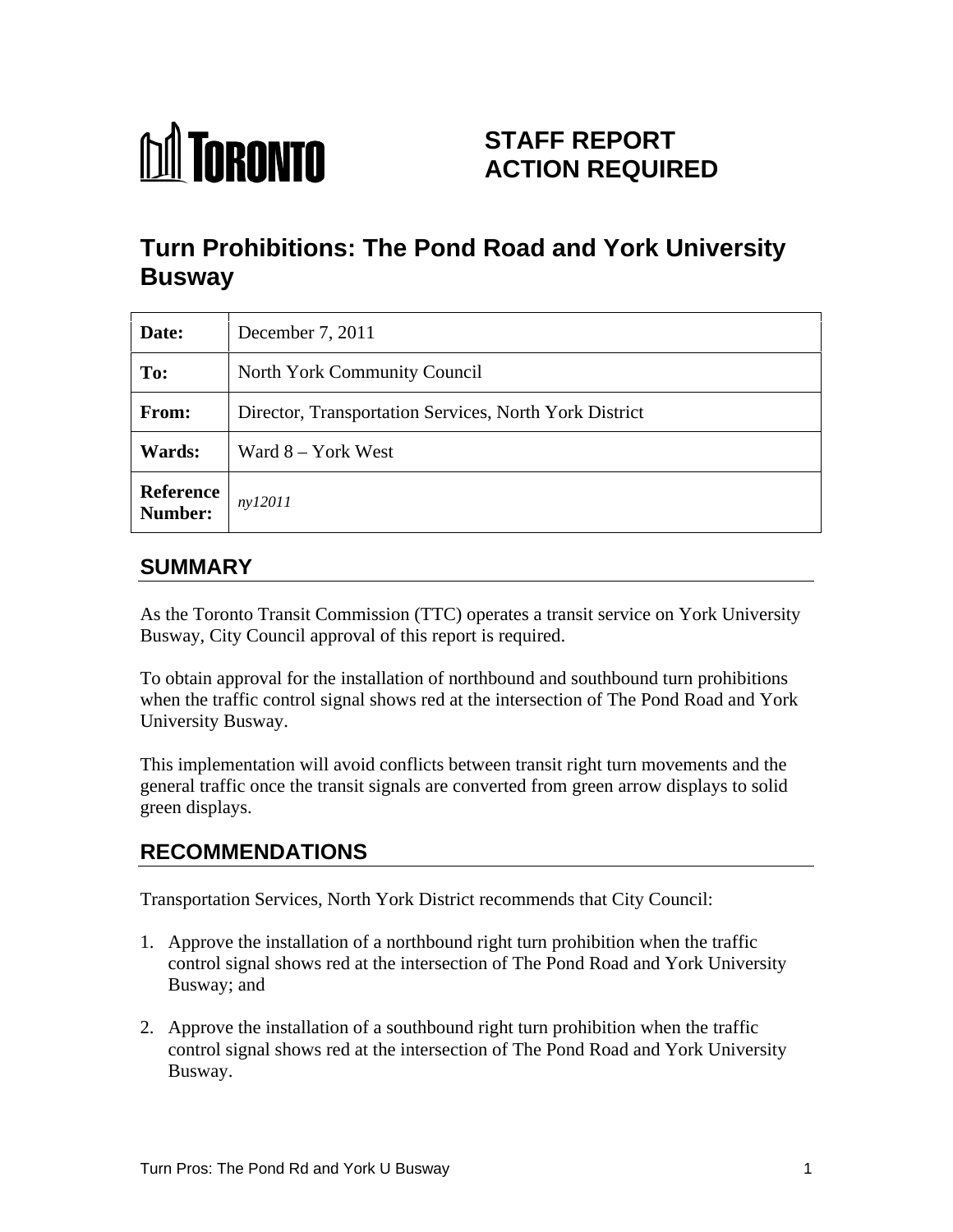#### **Financial Impact**

All costs associated with turn prohibitions are included within the Transportation Services 2012 Operating Budget estimates.

#### **ISSUE BACKGROUND**

Transportation Services, North York District, was requested by the Toronto Transit Commission to install a northbound and southbound right turn prohibitions when the transit signals show red at the intersection of The Pond Road and York University Busway.

This request is due to their operational needs to allow their buses to make the right turns at this intersection to divert around the construction zones on Keele Street and the York University Station construction activity.

#### **COMMENTS**

Although the intersection of The Pond Road and York University Busway/James Gilles Road do not form your typical intersection layout, the traffic flow through this intersection is not compromised. The Pond Road operates in an east/westbound direction and is designated as a collector roadway with one lane per direction. The York University Busway operates in a north/south direction and is designated as an exclusive transit route with one lane per direction. James Gilles Street is a local road intersecting onto the north side of The Pond Road, just west of The York University Busway north approach. James Gilles Street and York University Busway are parallel and divided by a median island.

Currently, the traffic control signals for the transit at the intersection of The Pond Road and York University Busway only operate on green through arrows which allow the buses to move straight through. The signal phasing at this intersection provides the priority phasing for the busway traffic.

The commencement of the construction of the Toronto York Spadina Subway Extension, specifically the Finch West Station and York University Station work has necessitated additional traffic diversions. As such, the transit operating staff has requested the north/south transit through green arrow displays to be converted to solid green displays to allow them to use portions of the bus-way and existing roadways as diversions around the construction zones.

In order to facilitate the conversion of the traffic control signal displays from green through arrows to green ball indications, the above noted right turn on red prohibitions are required.